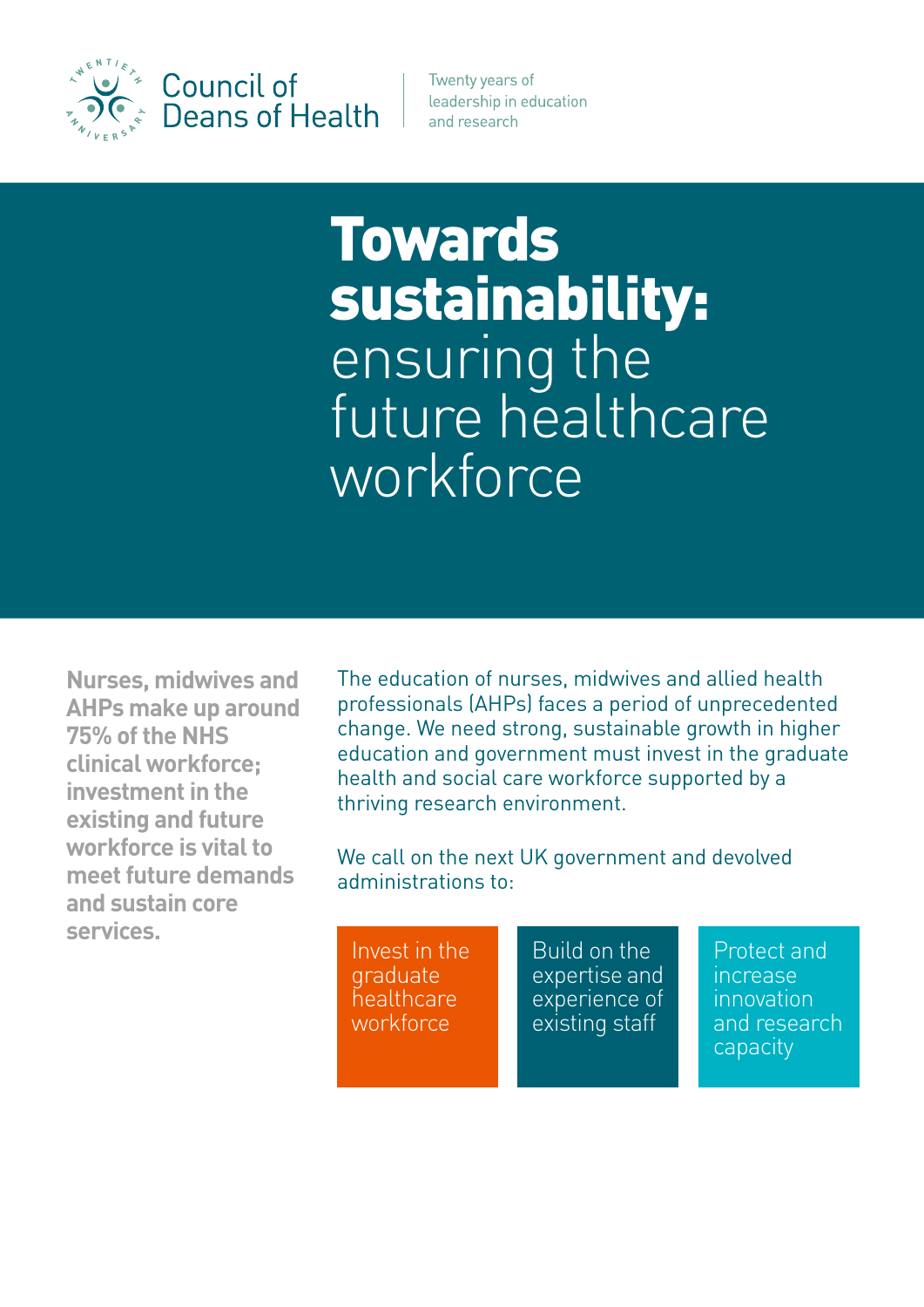## Invest in the graduate healthcare workforce

The need to grow the nursing, midwifery and allied health profession workforce has never been greater, particularly post-Brexit. As an average across the UK EU nursing, midwifery and allied health registered professionals amount to 5% of our workforce while the EU university staff that educate them are estimated at 4.5%. The next government should rapidly guarantee the rights of EU citizens working in the UK to secure stability both for healthcare and higher education staff retention.

Nursing has been acknowledged as being a priority workforce area, appearing on the Shortage Occupation List with current vacancy rates in England of 7.2% and up to 15% in some parts of the country.

Universities across the UK need absolute assurance that the education of our future health professionals will receive adequate investment over the coming years, including funding to enable the expansion of places. Nursing, midwifery and the allied health professions have been recognised as being high cost subjects by the Higher Education Funding Council for England (HEFCE). In England, these courses would require c. £100 million for 75,000 students in the system in addition to funding generated from tuition fees. Although one third of that investment of £32 million has



been secured for 2017/2018, there is no certainty for universities in England on funding levels beyond that. A decline in applications to these programmes should focus future governments on addressing funding sustainability if we are to grow student numbers.

Universities in Scotland, Wales and Northern Ireland require certainty about appropriate levels of higher education funding and commissioning arrangements.

Future governments must commit to investing in additional clinical placement capacity to enable growth, providing adequate funding for pre-registration education in universities and helping to promote careers in these professions. £15 million over the lifetime of the next parliament would support an extra 10,000 places for clinical practice.

New routes into the professions, such as nursing associates and apprenticeships can create new opportunities but draw on the same resources in terms of educators and placement capacity. In the interest of patient safety, governments must scale up tried and tested university routes as the means of educating the future workforce as well as trying new roles and routes into the professions.



## Our asks

- Recognise the full cost of teaching nursing, midwifery and allied heath profession courses and the additional numbers of students needed including investment in additional clinical placement capacity.
- Increase student numbers and promote careers in healthcare professions through campaigning activity in targeted vulnerable subject areas.

**To address workforce shortages and reduce the reliance on overseas staff the government must commit additional funding to meet the real cost of providing healthcare courses and increase student numbers.**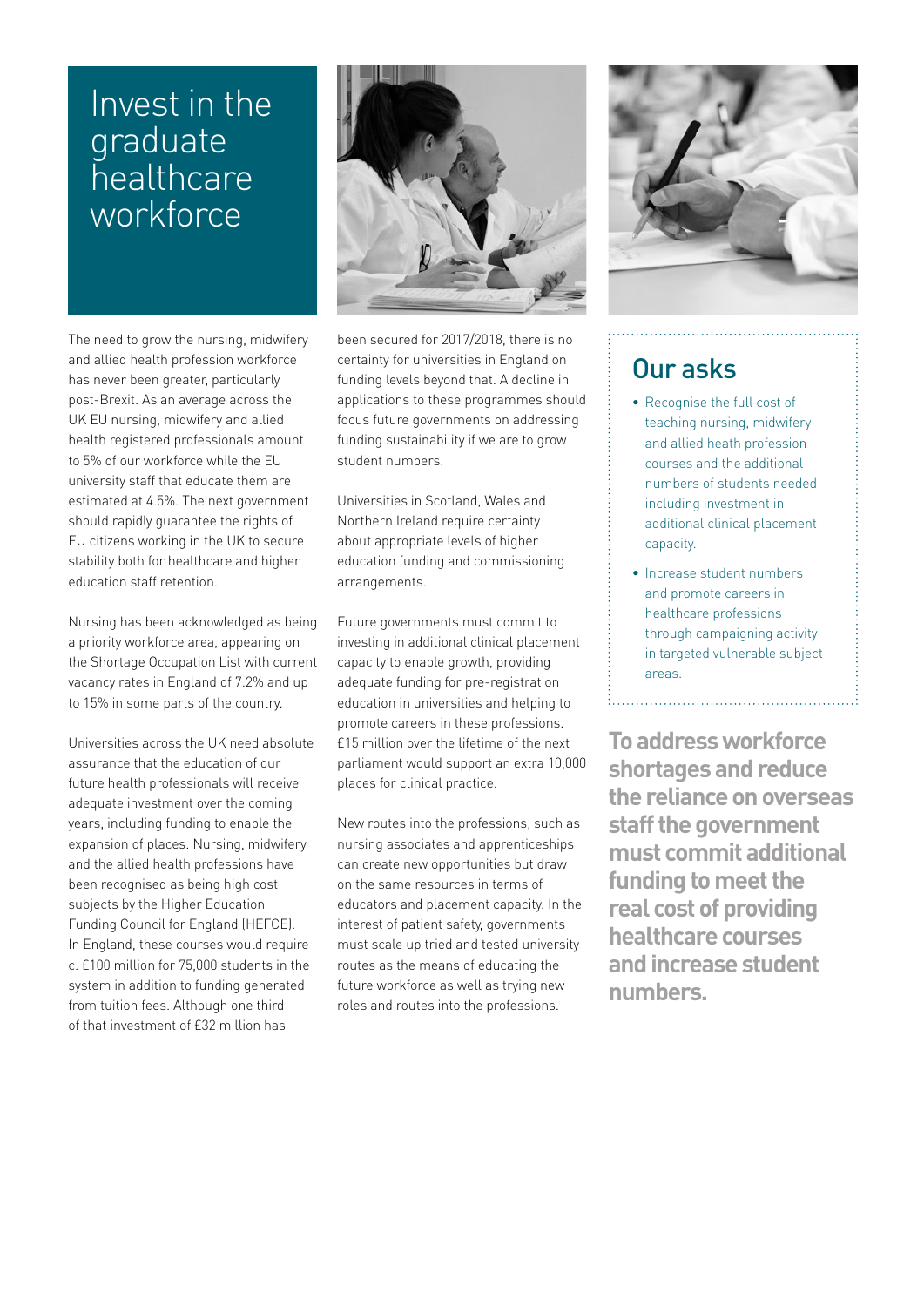## Build on the expertise and experience of existing staff

The sustainability of health and social care is dependent on the transformation and support of existing services and staff. Investment in the existing workforce is essential for patient safety and staff retention. Staff need to adapt to new roles and learn new skills to help integrate services, deliver primary care, move care into the community and operate in the digital era.

The next government must address the disconnect between strategic priorities and actual levels of investment. Existing staff must respond effectively to progress in the management of health and illness including technological advancement. Commissioners in England and employers across the UK have traditionally commissioned a wide range of courses from universities in, for example, advanced practice, specialist clinical areas, prescribing and chronic disease management. There were cuts to local continuing professional development (CPD) budgets in 2016 of up to 45% as the result of a decision taken at national level to reduce workforce development funding by 49%. Moreover, specialised roles such as health visiting, district, practice, school and occupational health nurse higher education face uncertainty in terms of their future funding. This does not reflect the urgent need to provide patient care closer to home.



#### Our asks

- • Government must address the disconnect between national strategic priorities and levels of investment in the continuing education of existing staff and the funding of specialist roles.
- • Commissioners and employers must prioritise continuing professional development alongside levy-funded apprenticeship programmes.

**Continuing professional development is essential for patient safety and staff retention. Investment in specialist training is also required for staff to deliver the care that patients require closer to home.** 

## Protect and increase innovation and research capacity

Research led by nurses, midwives and AHPs already makes an important contribution to the UK's overall research excellence. This is research that results in older people falling less, fewer infections in hospital, better rehabilitation for stroke survivors, improved rates of return to work after illness, improved maternity services and better mental health care. Applied health research is highly reliant on UK government and EU funding. Universities in the UK reported a total of £3.4 million in EU research grant funding in 2015/2016 for nursing and allied health professions, 12 universities were in receipt of EU grant funding of more than £100,000 for these subjects.

Capacity for research in our professions should be increased to ensure that the healthcare professions are properly grounded in research for the future. Government should support initiatives to significantly increase the number of clinical academic nurses, midwives and AHPs to 1% of the registered workforce in these professions.

## Our asks

- Commit to protecting current levels of investment in R&D funding, health research and development and the Global Challenges Fund and maintain full UK access to and influence over EU research and innovation programmes, including Horizon 2020.
- Invest in initiatives to significantly increase the number of clinical academic nurses, midwives and AHPs to 1% of the registered workforce in these professions.